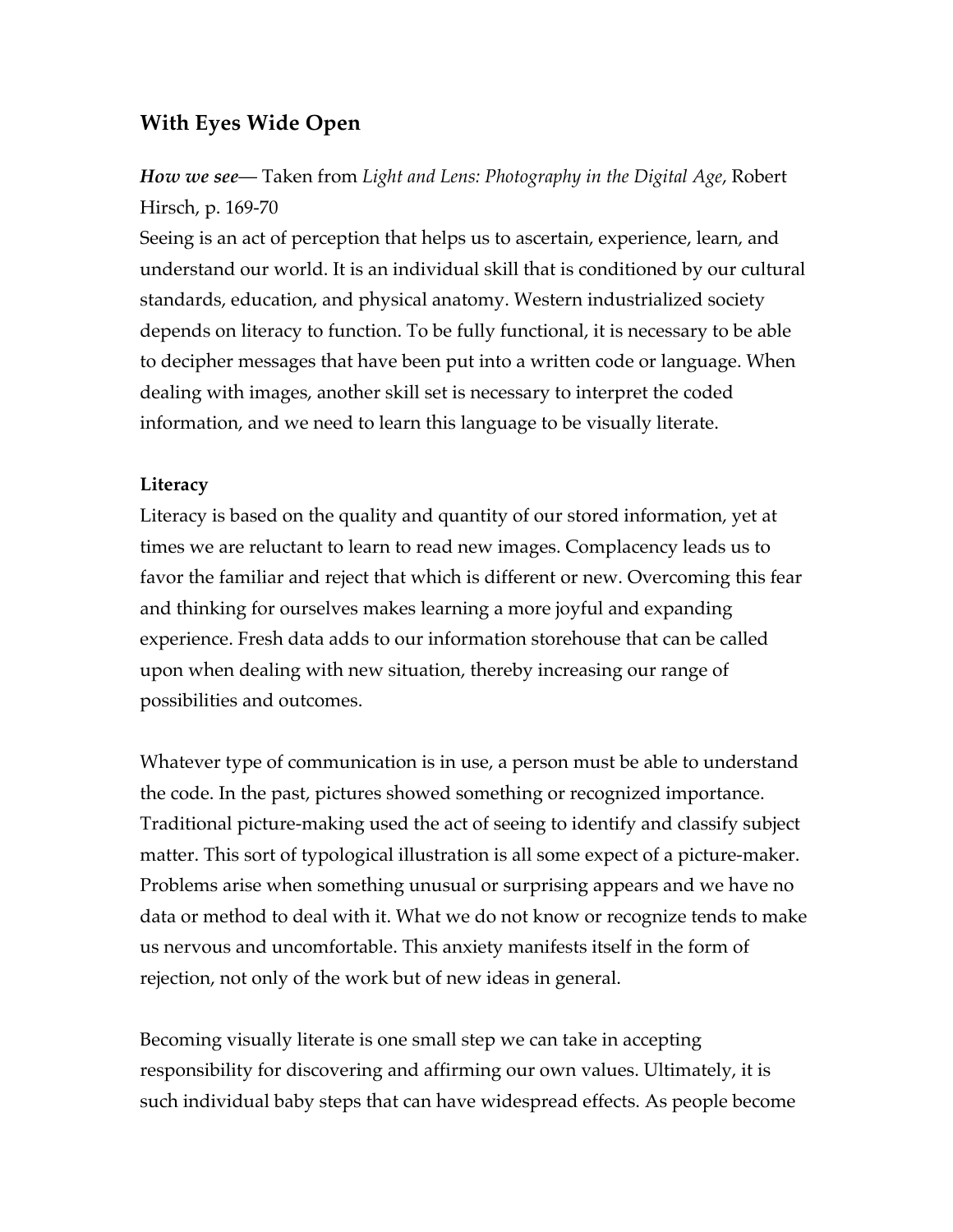visually educated, more aware of their surroundings, and able to see the world for themselves, they can participate more fully in making decisions that affect how their society operates.

### **Learning to Look**

Looking at a picture is not like glancing out a window and viewing a known world. Initially, imaginative looking needs to be a conscious and directed act that requires thinking, sorting, analyzing, and decision-making. Simulating looking is an evolving system of thoughtful examination and scrutiny that can be taught and learned. Creative looking involves getting in closer and determining what lies below the realm of physical appearance.

### **The Difference between Artistic and Scientific Methods**

Western formal education does not place much value on learning visual language. For some people, the purpose of art is simply to be recognizable, pretty, and comfortable. Such people are not aware of a picture-maker's role within society as someone who can perceive, interpret, and offer a wider understanding of life. Yet these same people may desire the products brought forth by these innovations and resourceful explorations. People do not make fun of a scientist working in a laboratory even if they do not understand what the scientist is doing because society sanctions and rewards scientific activities. The major difference between art and science is that art offers an intuitive approach to explain reality, while science insists on an exact, objective, rational set of repeatable methods and measurements. Science says there is only one right answer; art says there are many correct answers. The magnificence of our contemporary arts and letters and the contributions citizen artists make to democracy is diversity of thought, which is why art thrives in open societies. It is the recognition of an artist's responsibility to have something to say, to echo the culture (or lack thereof) we are embedded in, and directly or indirectly awaken our thinking.